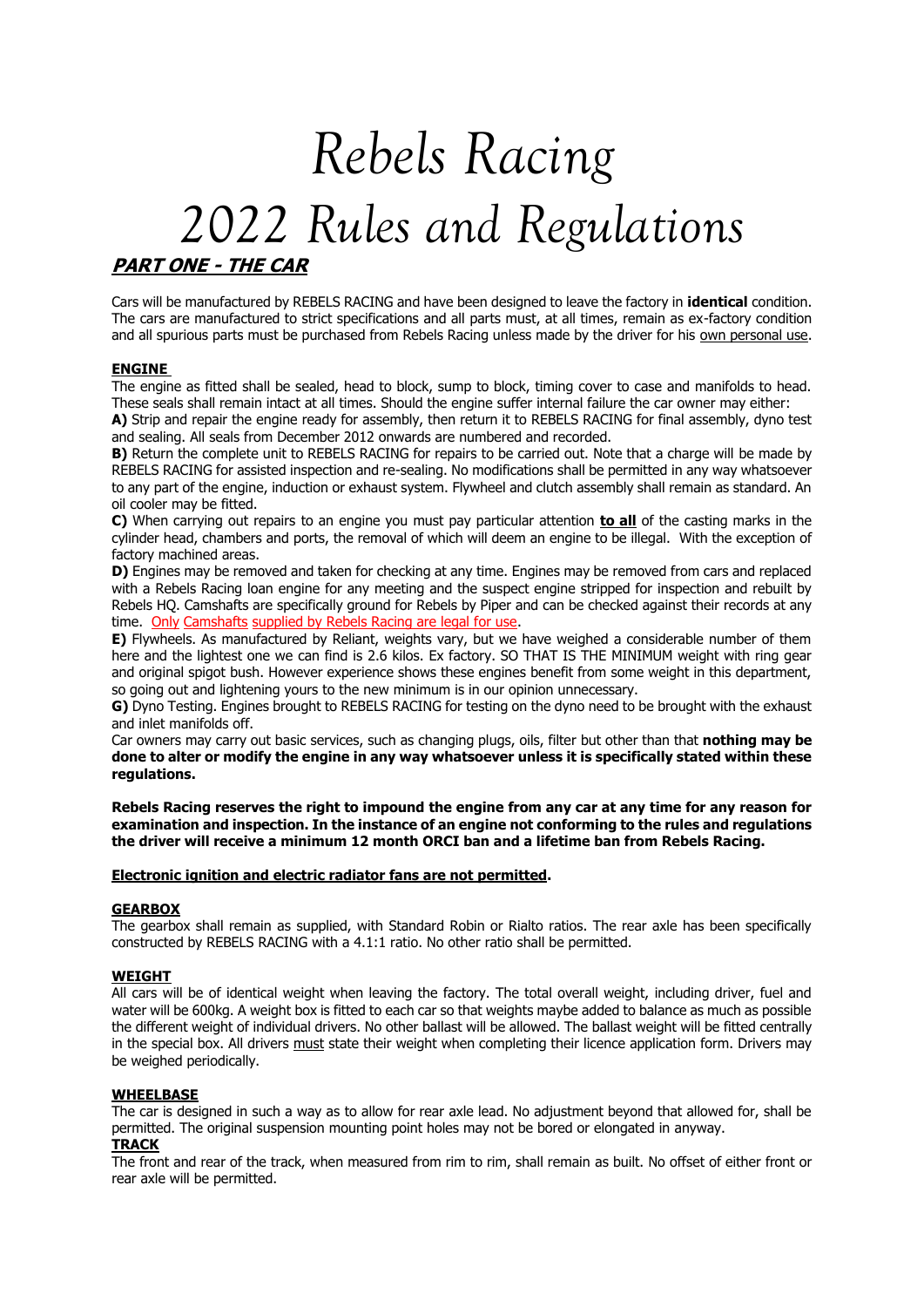# **CAMBER**

The front wheels maybe cambered, however they will be closely monitored by the Race Director by checking the wheel with a camber gauge.

The acceptable degree will be  $+$  /  $-$  4 degrees. (Experience has shown the cars handle best at no more than one degree)

Except as an emergency repair at a meeting (after receiving race damage), no spacers / packers / washers / blocks etc are allowed to pack the front axle.

#### **EXHAUST**

The exhaust and silencing system must remain as fitted, standard ex-factory. Replacement systems are available from REBELS RACING. No modifications allowed. If your exhaust system becomes detached you may be disqualified (black flagged) from a race.

#### **BRAKES**

The braking system shall remain as fitted, ex-factory, in full working order with no modifications whatsoever permitted.

#### **WHEELS**

The only wheels permitted for use are those specially designed for, and supplied by REBELS RACING.

#### **TYRES**

All tyres will be standard and supplied by REBELS RACING. NEXEN N Blue 185/60R13. are to be used on the front at all tracks. Nankang 175R13C CW-25 are to be used on the rear at all tracks.

No modifications will be allowed, no cutting, no grooving or buffing and the use of softener is prohibited. All cars will be tested for this during pre-meeting scrutineering. Any tyre reaching the "wear block" at THREE places anywhere on the tyre must be replaced. (If found POST race this will lead to disqualification and possible further sanction)

# **SUSPENSION**

Basic trailing link and rubber sandwich block system. Slotting the holes vertically in the mounting block is NOT allowed. Utilising a slot will only be allowed as a temporary fix, in the event of heavy chassis damage at a meeting. At all other times the blocks must be located centrally. Only Approved Sandwich blocks may be utilised. These are **only** available from REBELS RACING.

#### **SEAT**

Replacement seats are only acceptable if approved by Rebels Racing. Seats must remain fixed in the same horizontal position and against the rear firewall, but maybe vertically adjusted as long as an approved method of fixing is used. Head Restraints as approved or supplied by Rebels Racing are compulsory.

#### **BODYWORK**

The bodywork must be maintained in a presentable condition and keep its original shape and style. The addition of aerofoils, spoilers, wings and other such useless appendages will not be permitted. All cars will be turned out to a high standard of presentation; that is colourful, clean and professionally sign written. If a Rebel is considered not to be of an acceptable standard of presentation, written warnings will be issued.

A fin with the racing number as supplied by REBELS RACING must be fitted in the approved position. Your racing number must also be painted in the rear window on your headrest in a bright colour. If your paintwork is a dark colour, please ensure that you have something bright and visible on the rear to alert following cars of your presence in dark or poor weather conditions.

#### **FUEL**

It is the driver's responsibility to supply their own fuel. The only acceptable fuel is that available from roadside filling stations. The use of octane boosters or additives of any description is strictly forbidden. Rebels Racing reserves the right to drain fuel from any car(s) at its entire discretion and refill it with fuel supplied by Rebels Racing. A non return valve must be fitted on the breather pipe at the front of the fuel tank. (Rebels HQ has supplies and fitting instructions).

# **SAFETY**

All cars are constructed using premium quality materials. Any replacements fitted by the owner must conform to the same specification.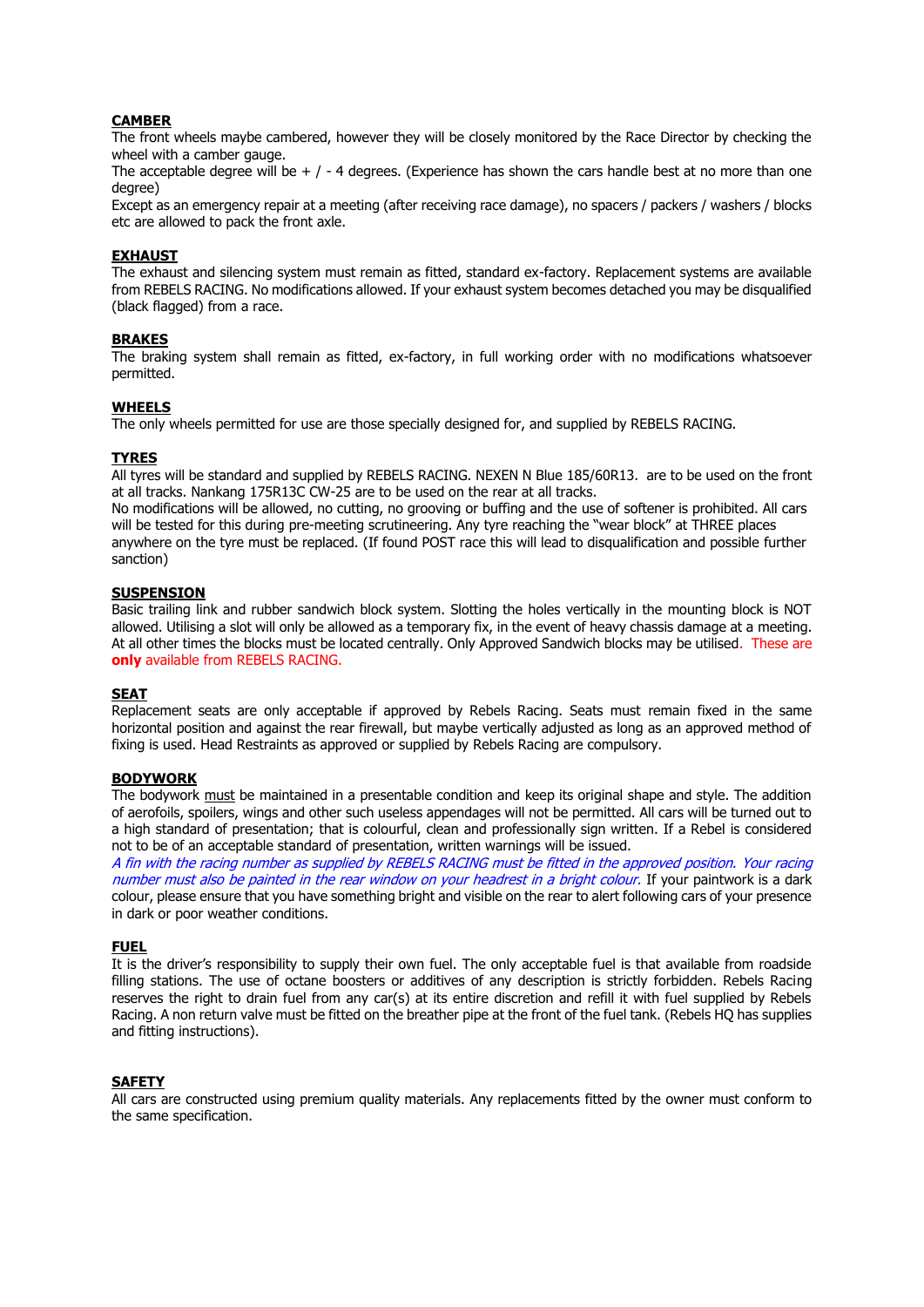#### **FIRE EXTINGUISHERS**

If you have a fire extinguisher fitted in your car they must be fitted in a tube with a spring top. Old type BCF (green) type extinguishers are not allowed. All tow vehicles must carry a minimum of a 2kg fire extinguisher, dry powder or gas, which must be within easy reach of the driver and mechanics at all times, especially when refuelling. **BUMPERS**

Owners wishing to replace bumpers can do so, but must use the same size and gauge of steel as original equipment and must fit them in the same manner and place.

This also applies to any other piece of steelwork fitted to the cars i.e. Bumper Stays, Nerf Rails, Quadrants, and Gussets etc. They all must be made in the same materials in the same dimension as the car was originally fitted. (If anyone requires information on the steel used, contact Rebels Racing H.Q., or check your 2022 Scrutineering book, where you will find steel dimensions and other useful information).

FRONT BUMPERS - The specification for 2018 onwards has now been changed to include the fitting of a suspension block as a cushion/crumple zone. All cars must have this modification done. All new factory bumpers will have the mounting plate attached in readiness and chassis rails can be cut back by 30/40 mm to weld on the new 6mm thick mounting plate. A (used, re-drilled 12mm) suspension block can be bolted to a new bumper and mounted easily. The use of or mounting of the existing support hoop is optional. As before, plating the FRONT of the bumper to repair damage can be done but the thickness at this point must not exceed 36mm. Urgent repairs at a race meeting might exceed this, but it must be addressed before the next meeting. Repairs at Speed-weekends will also be at the discretion of the Race Director.

REAR BUMPERS - The rear bumper hoop must extend so that it is flush with the outside edge of the bumper. No additional armouring of nerf rails or bumpers is allowed.

#### **CAR LENGTH**

The cars leave the Rebel factory at 115". The acceptable length of the cars will be between 114" and 116".

#### **CAR WIDTH**

The car must not exceed 57" at the end of the nerf rails. NO extensions allowed beyond tyre wall. The maximum distance between the chassis rail and outer edge of nerf rail is 11.5 inches including any 3mm plate welded on to cover damage. **NO ARMOURMING** of nerf bars or supports is allowed.

#### **TRANSPONDER**

All cars must have an approved transponder fitted in the correct position and in full working order at all meetings, otherwise you maybe omitted from the race results and a meeting.

#### **RACECEIVERS**

Every driver shall have a Raceceiver, and carry spare batteries, As soon as a driver has arrived in the pits, it is advised that they either have theirs switched on and working, or with a trusted member of crew, in case any new or additional information needs to be broadcast. It is essential that the driver uses one during a race. Failure to do so may involve exclusion from the race and / or meeting.

#### **PROMOTION**

Rebels Racing reserves the right to place relevant promotional decals from sponsors on all Rebels cars, at any time. These must be kept clean and presentable at all times. (They support us, we will support them).

The whole concept of REBELS RACING is one of equality. Each car should perform and handle virtually the same as the next, subject to reasonable wear and maintenance. By allowing modifications to take place, the cost of racing will escalate. Therefore Rebels Racing will be extremely vigilant with scrutineering. Any attempt by a driver or owner to gain unfair advantage will result in very severe penalties. (Part Four - Rules of Racing)

# **IF IT DOES NOT STATE WITHIN THESE REGULATIONS THAT YOU CAN DO IT**

# **YOU MUST ASSUME THAT YOU CANNOT.**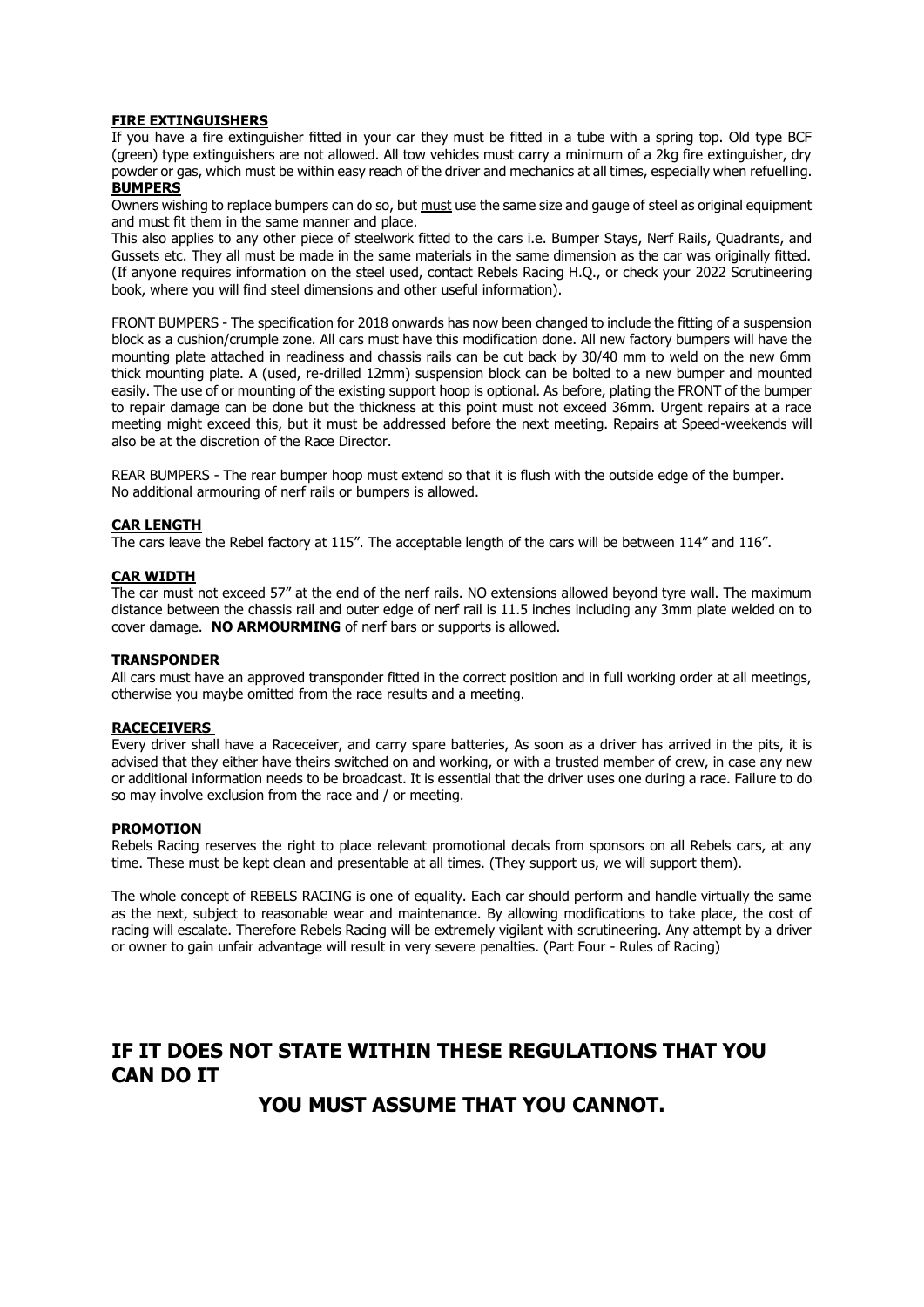# **PART TWO - THE DRIVER**

All drivers must be licensed by Rebels Racing. A Full Licence expires on December 31st 2022. Day Licences are available and can only be used once. Any subsequent racing can only be done after the Day Licence has been upgraded to a Full Licence. Licence applications can take minimum of two weeks to process and issue. From 2013 Any driver having ever attained Blue grade or better and having sold up will be deemed as retired and **will not** be issued with a new full Rebel Licence, even if they regret it, but may, if they wish, race as a quest on a day licence only. There may be departures from this in exceptional circumstances, with the approval of the licensing committee. **PLEASE NOTE – LICENCES FOR THE 2022 SEASON WILL NOT BE ISSUED WHERE THERE ARE OUTSTANDING BILLS TO BE PAID FROM THE 2021 SEASON.**

# **BOOKING PROCEDURE**

Drivers must book in for meetings no later than seven days in advance. Where more than one driver will be using a particular car at a meeting, only one booking fee is payable, but full details of all drivers intending to race at that meeting must be given at time of booking. In the event of a driver needing to cancel a booking, a twenty-four hour telephone number is available. Bookings **MUST** be made by text to 07976 534 607.

# **RACEWEAR**

All drivers must satisfy themselves that their equipment meets the standards laid out by the ORCi; information can be found on [www.orci.co.uk.](http://www.orci.co.uk/) Drivers must wear a fire retardant race suit of a minimum standard of single layer Proban. This racesuit must be kept clean and have at least the driver's racing number showing clearly. Driver name and sponsor(s) maybe shown if wished. Kart suits are **not** allowed, unless it is clearly marked on the suit that they are fireproof and made of Proban or Nomex material. Team members should also be suitably attired, preferably in matching or complimentary overalls to those of the driver. The wearing of fireproof gloves, fireproof balaclavas and Hans Device or similar, by drivers, is compulsory. Flame resistant socks and undergarments provide a high degree of protection and are highly recommended. Any wet weather clothing must be worn in addition to and outside of the required flame-resistant race suit and other mandatory items specified above. It is the responsibility of the driver to ensure their safety equipment is fit for the intended purpose since significant damage could be sustained without this being apparent to any official. Please keep alert to any rule changes that may occur – [www.orci.co.uk](http://www.orci.co.uk/) to ensure your equipment is fully compliant at all times.

### **HELMETS**

Helmets must be of a minimum standard as directed by the ORCi (previously BORSE). These are FIA8860-2010, FIA 8859-2015 SFI Foundation 31.1A / 31.2A, Snell SA2010, Snell SAH2010, Snell SA2015, Snell EA2016. The EC ER 22-05 European standard helmet may be used in Fibreglass, Carbon or Tri-Composite form only. It is important that the helmet fits the driver correctly. Shatterproof goggles/visors must be worn although tinted visors are not advisable. Your helmet must display the current ORCi (ORC 20 or later) sticker. REBELS RACING DO NOT PERMIT THE USE OF PLASTIC HELMETS. PLEASE KEEP ALERT TO ANY RULE CHANGES THAT MAY OCCUR DURING THE SEASON – [WWW.ORCI.CO.UK](http://www.orci.co.uk/)

# **SAFETY HARNESS**

A five point  $-3$ " (with the exception of the crutch strap which is  $2"$ ) – quick release buckle safety harness is fitted to all cars ex- factory. This harness must be kept clean and in full working order at all times. Crutch straps must come vertically up through the seat and the pad. The driver must be securely fastened within the safety harness at all times when on track, except during a pre-race parade or introduction ceremony. (Frayed / Worn belts must either be replaced or re-webbed and **out of date** belts must be replaced) Belts with no dates on will not be allowed. It is permitted to use shoulder straps that taper below the minimum 3" specification, above the adjuster only, in order to ensure the correct fitment of the Hans/FHR device combination. The lower section of the straps, between the adjuster and the tongue, must still meet the 3" requirement above. This exception applies to the shoulder straps only. Specifically-made part 2 inch shoulder straps designed for use with an FHR device are acceptable from Premium manufacturers. Again, check [www.orci.co.uk](http://www.orci.co.uk/) for the most up to date rules regarding safety harnesses.

# **EXITING THE CAR**

Drivers should only exit the car under the supervision of the Clerk of the Course or one of the appointed Marshals, and when it is safe to do so. Drivers are expected to remain in their car, suitably helmeted and harnessed, throughout a race unless instructed that a safe exit may be made.

# **BACK-UP CREW**

A driver may have any number of mechanics or crew members, but each one should be attired in matching overalls, preferably in team colours. Mechanics **will not** be allowed within the racing arena at any time except when invited to do so by a Rebels Official. However, under no circumstances will a mechanic be allowed to enter the race arena unless the mechanic is suitably attired. **Drivers shall be absolutely responsible for the behaviour of their**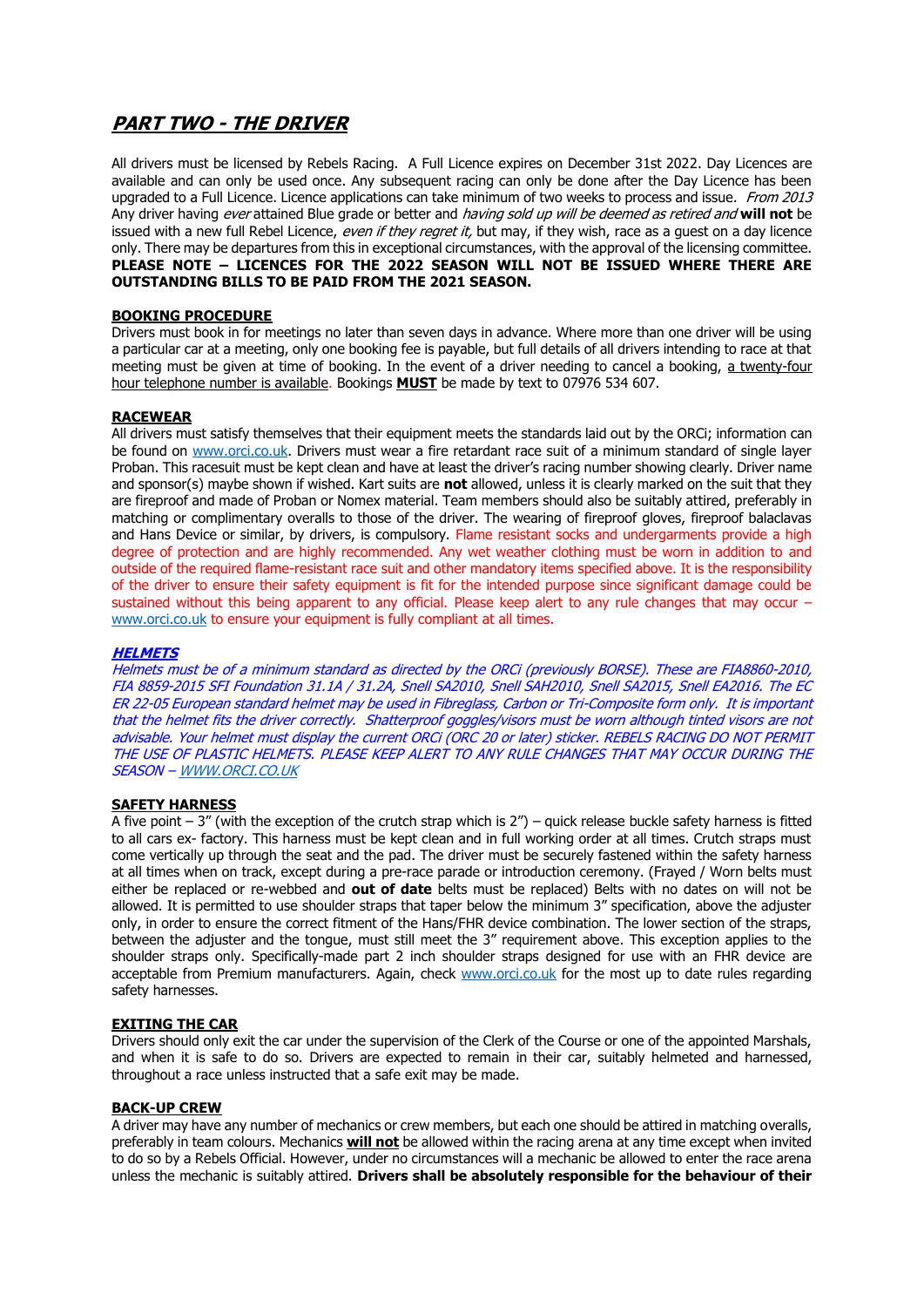**respective mechanics and Team Members at all times within a race meeting.** Note that Rebels Racing cars do not need to be urgently cooled down immediately after the race. There is, therefore, no need for mechanics to go within the racing arena other than as outlined above.

#### **SCRUTINEERING**

Cars will be expected to arrive at each meeting no later than the time specified within the booking confirmation so that scrutineering can be carried out by representatives of Rebels Racing. Special attention will be paid **at all meetings**, to measurements, weights, all seals, safety helmets, racewear and safety harness.

The engine will not be run during this time; if necessary the car will be pushed from the transporter to a designated inspection bay and back again. The scrutineer will be appointed by the Rebels Racing and **their word will be final**, they will entertain no argument or discussion on the findings. Time will be given for the owner or driver to correct any faults, but if any serious breach of the regulations is found to have occurred, the car will not be allowed to race at that meeting. (Part Four - Rules of Racing). Always make sure that you have your scrutineering books with you at every meeting. If you forget your Scrutineering Book, certain promotions may impose a fine on you.

If it is felt by the scrutineer that an attempt has been made to modify, or disguise a modification, to the car or the relevant parts, the car will not be permitted to race. If such modifications are thought, by the scrutineer, to be an attempt to cheat, the owner and/or driver will have their licence withdrawn pending an enquiry which, if found against the owner and/or driver, will lead to the owner and/or driver being disqualified with immediate **and permanent** effect.

#### **Alcohol and Drugs**

Rebels Racing reserves the right to carry out random drug and alcohol tests, any driver found to be over the legal drink drive limit or to have consumed any illegal drugs will be suspended from Racing and disciplinary action taken. Drivers refusing to take tests will not be permitted to race on the day. Please be aware of the possible impact prescription medications may have.

#### **Drivers Briefing**

At each race meeting a drivers briefing will be held, either by the promotion or Rebels Racing. Drivers will be made aware of the time and location of the briefing**. IT IS COMPULSORY** that each and every driver attends; anyone failing to do so will not be permitted to race.

# **STARTING SYSTEM**

When presented for scrutineering all cars must be capable of self starting. Cars that are unable to start without outside assistance will not pass a scrutineering check.

# **PART THREE - THE RACE**

The racing format at each meeting will either run along the lines of two Qualifying Events (Heats) and a Feature Race (Final), three Qualifying Events (Heats) and a Feature Race (Final) or two Qualifying Events (Heats) and a Feature Race (Final) and a Grand National. Points scored throughout the heats determine the Feature grid with the highest point scorer to the front. (Unless other Championship rules apply).

Where pit space is at a premium at some venues and an off-track staging area is not available, grid formation will take place on track, but must be done cleanly, smartly and quickly. Promoters and Spectators do-not like drawn out, untidy, pre-race preparations. If on-track grid forming is necessary, cars will line up reversed to the back straight fence, ready to be called into order.

**If you are not ready in the pit area to line your car up in the correct grid order, you will lose your position and will start last**. Once your car is lined up, you must not leave it unattended. If either of the above happens on a regular basis it will be recorded in your scrutineering book. Three such entries will result in a fifty point fine.

(If you are repairing damage, this will obviously be taken into consideration).

#### **FEATURE RACE OR CHAMPIONSHIP RACES**

A correctly attired team member will drive the car, with the driver standing on the fence side nerf rail, to the home straight, where the car will be reversed onto infield/run-off area/inside line leaving the car front facing the home straight spectators. The engine will be stopped, the team member will get out and wait quietly with his car whilst the driver is introduced by the commentator. After introduction the driver will enter his car and the team member will assist in securing harness, helmet, neckbrace, bodywork, etc. The car will then proceed to line up on the back straight, lead cars at the entrance to turn three, where the engine will again be stopped until the race is ready to commence. At this point the team member will leave the track via the pit gate. Note that team members/mechanics will not enter or leave the track at any other point than via the pit gate, at any time.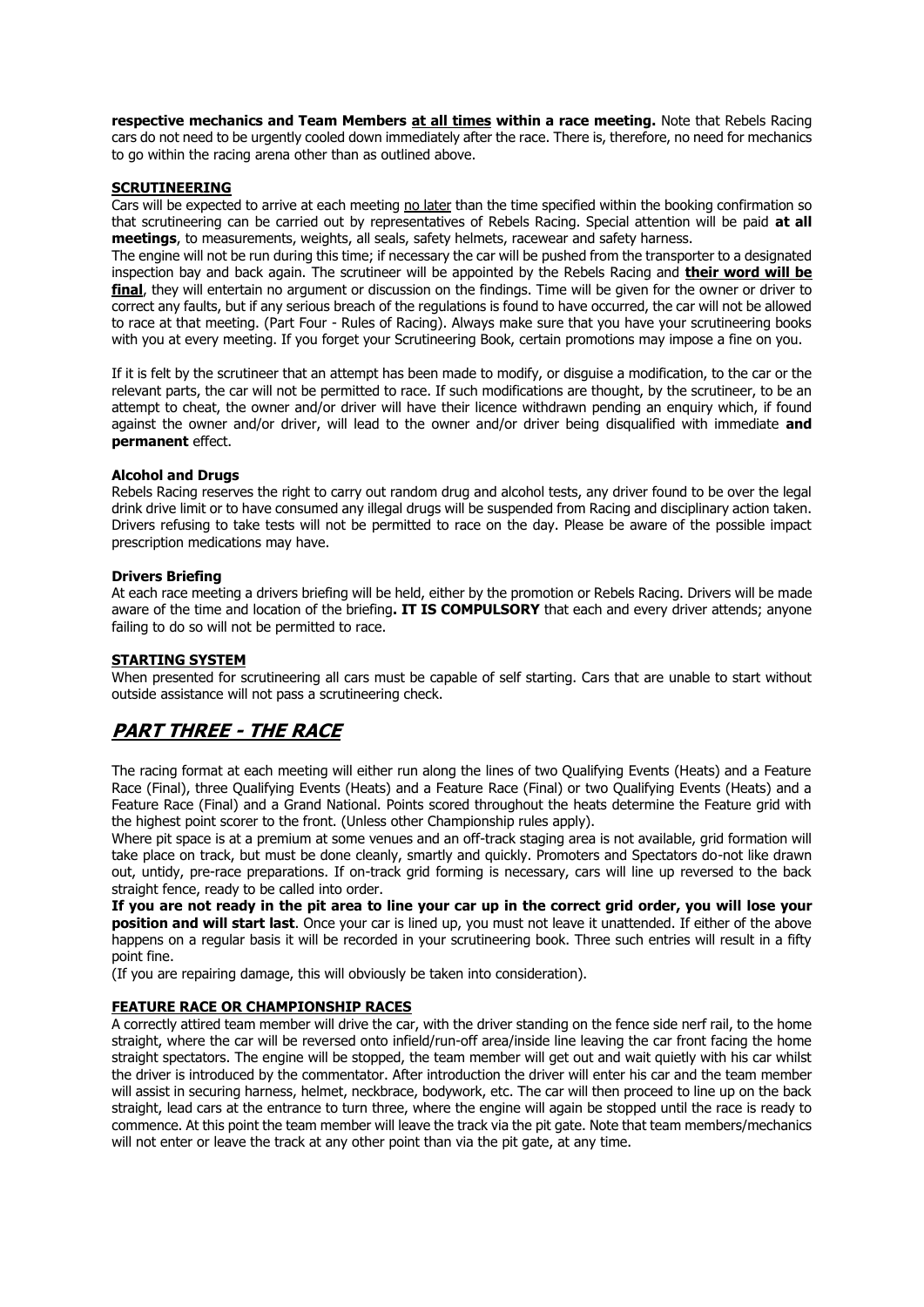### **STARTING POSITIONS**

Grid Line ups will be on a first come first served basis within grades, EXCEPT for feature races and certain Championship races.

Special dispensation to start at the rear of the grid will be made, only on application to the Steward, in the case of a driver wishing to test a new car on the occasion of its first meeting, or at the Steward's discretion.

Novice drivers will be given the option to start their first three meetings from the back of the grid. However at your fourth meeting you must start from the relevant grade. Other drivers can only start from the back of the grid if their car is suffering from known mechanical problems.

All race winners (where applicable) must start at the back of their grade for each subsequent race in the meeting. The **onus is on the driver** to take up this grid position. Two places will be docked by the Steward for each position out of the correct starting order, as occupied at the start of the race. Championships and other races with specific formats will supersede this rule.

#### **CLUTCH STARTS**

For all clutch starts the Starter shall satisfy himself that all drivers are ready on the yellow flag and are in a position where they can see the start signal before dropping the green flag. Any driver moving before the green flag drops will be liable to immediate exclusion.

#### **Below is the gridding structure for feature final clutch start races:**



The idea of the 2/3/2/3 formation is that in theory at the drop of the green flag, cars C, D and E could all overtake a slow starting A and B. i.e. the gap between A and B should allow D to pass. Likewise C and E should have room to go.

#### **And so on**

#### **ROLLING STARTS**

In the case of a rolling start, the drivers shall drive a preliminary lap, or part lap, as directed by the Steward, keeping abreast in their proper positions and at a speed set by the inside driver at the front of each grade who shall maintain the allotted gap between grades. There will be no weaving and swerving, or "tyre warming" and a steady procession will ensue. Any driver breaking rank will be subject to a penalty. Any driver jumping a start or restart will be docked **three places** for each car passed. The race shall be started by the Starter causing the starting (green) flag to be dropped at any time after the leading cars have passed the third bend.

All drivers must keep rank and must wait for the starting flag before commencing racing. No car must accelerate beyond rolling lap speed until the Starter has shown the starting flag.

Any car unable to maintain the rolling lap pace due to clutch or other problems must start between the leader and the last car in order to avoid upsetting the start / restart.

Prior to the start, or re-start, a driver being too far in front or reducing speed on approaching the starting line, may be excluded or docked places at the discretion of the Steward.

#### **START AND FINISH POINTS**

The start and finish of a race or an attempt at a record, shall occur when any part of the car passes over the starting or finishing line. In the event of a blocked track, the finishing line shall be deemed to extend a reasonable distance into the infield. At Tracks where transponders are used, the Steward's decision is final.

#### **RACE SIGNALS**

All race signals will be those currently used by major Oval Racing organisations in the U.K. REBELS drivers are expected to obey Officials' directions and flag signals **without question.** Note that REBELS cars are designed to let the driver of an immobilised vehicle remain in his/her car in comparative safety for the duration of the race. Drivers are **NOT** expected to raise the bodywork to exit a car unless the car is parked within the central safety compound (if one exists) OR a Race Official has indicated that it is safe to do so. If a driver in an immobilised car, on track, requires medical attention, the race will be brought under caution by the Steward or Clerk of the Course in the accepted manner. This will then allow the driver to exit the car and receive attention.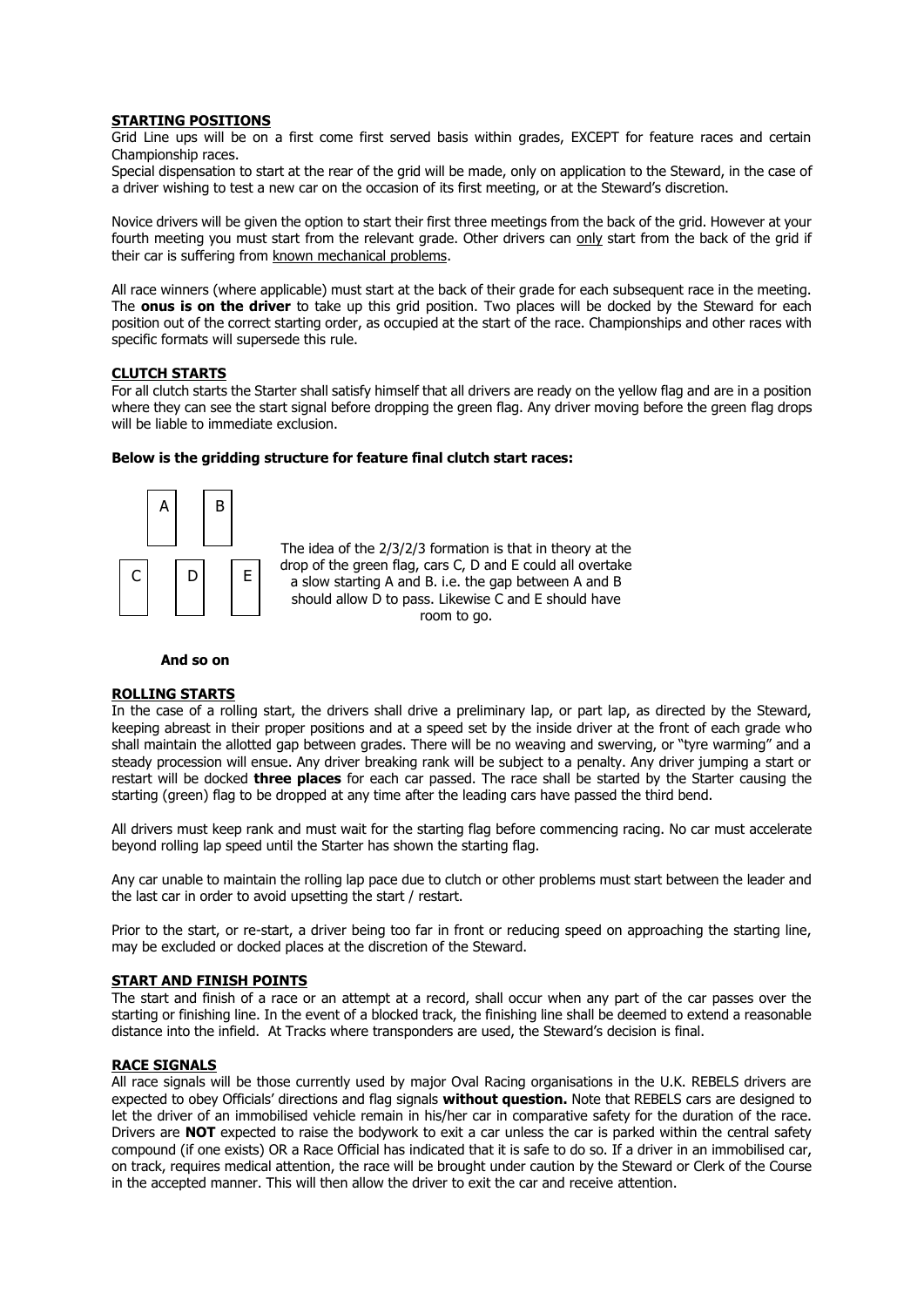Generally accepted race signals are:

The **GREEN LIGHTS** and **GREEN FLAG** indicate the start of the race and the green lights shall remain on for the duration of the race.

The **YELLOW LIGHTS** and **YELLOW FLAG** indicate danger as described below.

The Starter, Steward and Flag Marshals shall apply the following rules to the use of lights and flags during racing:– During the rolling lap the lights will show yellow and the Starter will show a yellow flag (covering the green flag). The Starter will begin the race by showing the GREEN FLAG and immediately the GREEN LIGHTS will replace the yellow lights.

WAVED YELLOW FLAG and FLASHING YELLOW LIGHTS, i.e. Race Suspension: A Flag Marshall, wishing to inform the Starter or Steward of a serious incident or the presence of hazardous objects or material on the track shall do so by holding an indicator board or a yellow flag, 'open', above his head, whereupon the Steward may introduce Race Suspension. Co-ordination between Steward, Starter and marshals in these circumstances is critical. This may also be done by radio.

In the event of a major incident (which includes a car rolling onto its side or roof on the track and in the line of racing) or where loose objects or material on the track may constitute a hazard to spectators, competitors or officials, the Steward may bring the whole circuit under RACE SUSPENSION conditions, without the race being stopped (red flagged) by introducing waved yellow flags and flashing yellow lights. In the event of a wheel becoming detached from a car, immediate race suspension will be invoked. On introduction of race suspension ALL CARS MUST SLOW TO ROLLING LAP SPEED (or stop where the lead car is so instructed) and get into single file. THERE WILL BE NO OVERTAKING.

The single file grid may continue to circulate AT WALKING PACE (some circuits will implement the use of a Pace Car to control this speed). In some circumstances it may be necessary to bring the single file grid to a temporary halt under a race suspension (for example, to ease the movement of recovery/rescue vehicles). Such a temporary halt does not constitute a Red Flag Stoppage. Any driver unlapping himself, or breaking rank from the single file, without authorisation, will be immediately excluded from the restart of the race. Any driver guilty of overtaking will be disqualified from the race or docked two positions per car overtaken. Any car unable to maintain rolling lap speed during a caution period must be retired to the infield. You must keep together on a rolling lap; if you drop behind you will be docked ten points, this will be the Race Director's decision and their word is final. The points will be deducted from the drivers meeting score. The leading car sets the pace on a restart. Even if you know that you are a lap down, do not pull wide and let anybody through as this could confuse the lapscorers and call the result into question. You must stay in single file in the same position as when the yellow flags appeared.

If a medic or any race official deems a driver to have been unconscious at any point and have received attention by the medical team, they will not be allowed to participate in any remaining part of the meeting as they may well have suffered a mild concussion. The official's decision is absolutely final.

In this yellow flag stoppage situation, drivers are not permitted to leave the seat of their cars or have anyone touch their car. It is essential that drivers are aware and make their mechanics aware that they are liable to exclusion should their mechanics enter the arena at this time, whether or not they receive assistance. Cars must restart in the same condition as before the Race Suspension.

Cars will be lined up, in preparation for the restart, in the on-track order prevailing prior to the race suspension (yellow flags) or race stoppage (red flags). Any lapped cars in-between those occupying the top six positional places in the race will be sent around the track, in the direction of racing, to the rear of the grid, and will be credited with regaining one lap back in the race. This means that when the race is restarted at least the top six cars will be in positional order on the track without any back-markers in between.

A driver must not unlap themselves unless instructed to by an official. Any driver un-lapping themselves without permission will be liable to exclusion from the restart.

During a rolling Race Suspension, manual lap scoring is suspended, and electronic lap scoring will utilise the 'noncounting' yellow flag system, to ensure that the appropriate number of racing laps are raced.

The race can only be restarted by the Starter showing the green flag to the Race Leader and simultaneously green lights will replace the yellow lights. The green flag will be withdrawn after all cars have passed the Starter.

The **RED LIGHTS** and/or **RED FLAG** are used to denote that the race has been stopped. All drivers must, with care, slow down immediately and STOP within ¼ of a lap. Cars will then remain stationary until the Clerk of the Course gives instruction to re-form on the grid or leave the track. Any driver who does not remain stationary until instructed will be immediately excluded from the race.

The **BLACK FLAG** is shown to a car that has been disqualified and which must retire from racing immediately. Ignoring a black flag will result in a meeting ban.

The **WHITE FLAG WITH A RED CROSS (X)** is a TECHNICAL DISQUALIFICATION FLAG. This is used to signal to a driver that they have a problem with their car and must immediately retire to the infield, with care.

The **WHITE FLAG WITH BLUE SPOT**. Used to warn drivers that there is oil or debris on the track, however racing may continue.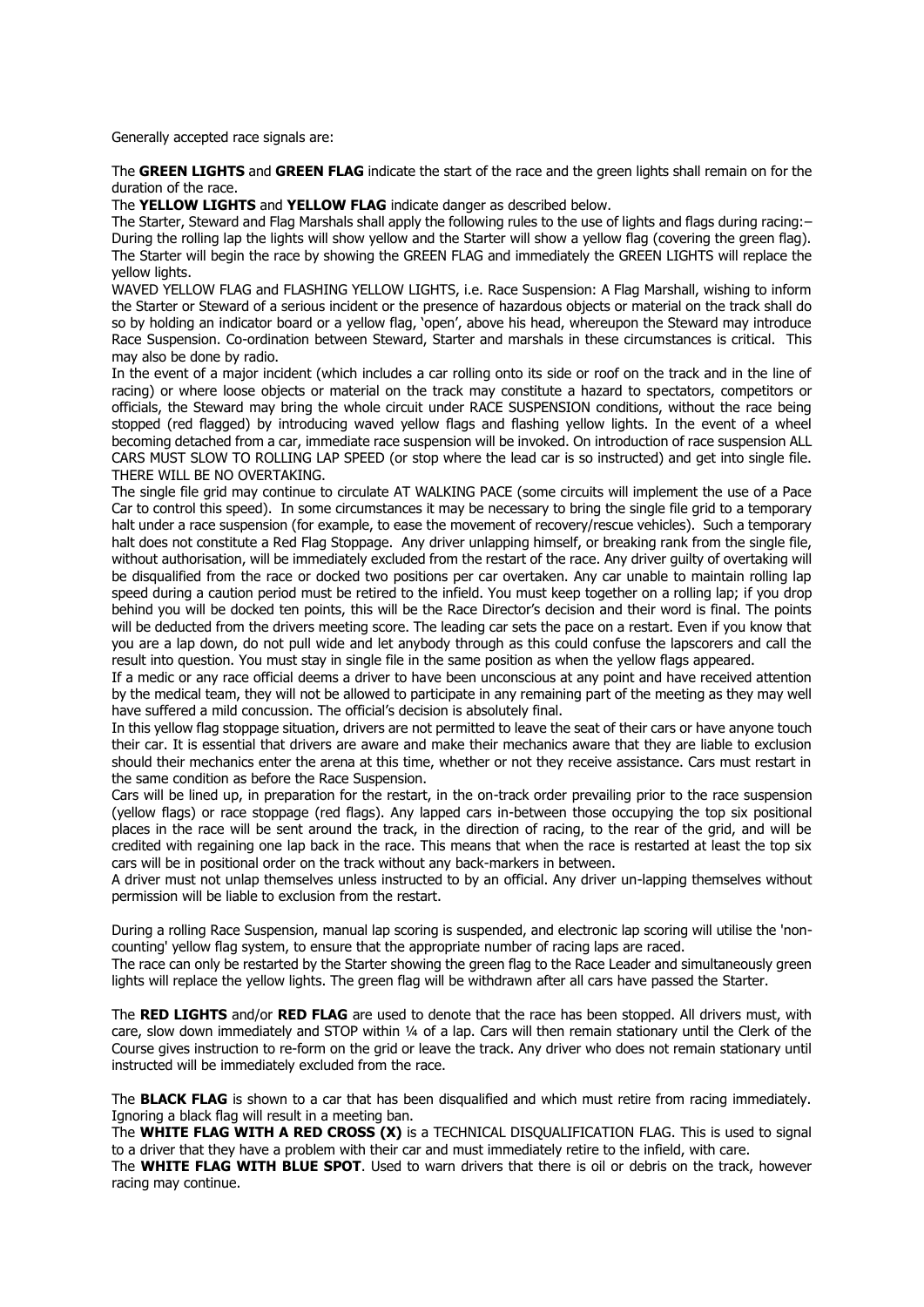The **CHEQUERED FLAG** indicates completion of the required number of laps. It will be the intention for all races to be run to their full published distance, wherever possible.

The Chequered Flag shall be waved at the first driver to complete the race distance and held out until all points places have completed the race distance. Drivers having received the Chequered Flag must continue at race speed until all places have been filled and the red flag is displayed. Race conditions and rules apply until the red flag which, when waved together with the chequered flag and red lights, denotes the end of the race. All cars to slow down and proceed to the exit gates. Any offence committed on track after this time will render the driver liable to suspension.

A **LAP BOARD** indicating the number of laps remaining to be completed must be displayed by the Starter over a minimum of the last three laps prior to the waving of the chequered flag.

### **RACE PROCEDURE and DISCIPLINE**

No work may be carried out on any car at any time on the race circuit. After the first green flag of any race has been displayed, any car, having entered that race or any restart thereof, cannot receive attention from anyone other than the driver and then only when this can be achieved without assistance, i.e. the handing of tools or parts over the safety fence / the carriage of spare parts or tools within the race car / the use of implements from within the arena whether they be part of another car or stadium items, is forbidden. It is not permitted to transfer parts from a disabled car within the arena. In the event of cars becoming entangled, the track staff are permitted to disentangle them and permit them to rejoin, at the discretion of the Steward, on the rear of the re-formed grid. In addition, push starting cars will not be deemed as outside assistance.

Drivers will not be allowed to exit their cars whilst the race circuit is live i.e. under "green" racing conditions. This includes both drivers on the race track whose car has become immobilised and those who retire to the infield who must also remain in their cars with both their safety harness and helmet on. The only exception to this is where a car needs to be vacated in emergency conditions – i.e. fire etc. If a driver is in a car and feels there is a problem which officials may not be aware of which potentially makes staying there unsafe, they should indicate this to an official with the "thumbs down" signal who will then ask race control to suspend the race. It should be noted that in all cases, the primary cause(s) of the suspension/stoppage, shall be excluded for any re-run or re-start.

If a waved yellow caution or red flag race stoppage is instigated, drivers who are already on the centre must remain strapped in and with helmets on. Drivers who are in immobilised cars on other parts of the circuit may exit their cars whilst the race is suspended but must go into a designated area which is considered by the promotion to be the safest place to be whilst the race is live, which may well be off the track completely.

Drivers will be informed of where this area is by means of a driver briefing or driver handout. Drivers who are still unsure of where this area is should ensure they find out where it is before racing by contacting the Clerk of the Course or another senior official.

Drivers who use their car to shield and protect an upturned or damaged car will not be excluded when the race resumes, at the discretion of the Steward.

# **STOPPAGES (Red Flag)**

A race may only be stopped on instruction from the Steward, in the interests of safety or other contributory factors (Time Limit) etc.

The race may be stopped if the pits gate has to be opened to facilitate entry to the track of either an ambulance or breakdown vehicle, although this can also be done under a yellow flag at the Steward's discretion.

- (a) In the event of any car in a stopped race having completed more than 3/4 of the total distance, the race shall be deemed ended and positions awarded according to the last fully completed lap of each car. The car(s) causing the race to be stopped cannot be included in the result.
- (b) In any stopped race where no car has completed 3/4 of the total distance, the race shall be restarted and run over the balance of laps outstanding to the leading car. The cars shall be restarted in single file, rolling start, in the positional order and on the same lap as they were at the time of the stoppage. Positional order shall mean 1st 2nd 3rd 4th etc. Cars one or more laps down will continue the single file grid after the lead lap cars and will restart with these laps to make up on the lead car.
- (c) In the event of no cars having completed more than 3 laps of the total distance, the race shall be re-run. Note that a temporary halt under yellow flags (caution), is not the same as a stoppage under red flags.
- (d) The only cars permitted to take part in any re-run shall be those having taken part in any/all other restart(s) immediately prior to the stoppage. A car missing taking part in a restart shall not be eligible to compete in any subsequent restart of the same race.
- (e) A driver is permitted to leave his car during a red flag period but any work performed must comply with the foregoing regulations.
- (f) In the event of a red flag being shown, all cars must come to a complete stop within ¼ of a lap and stay there until directed to move by a Marshall. Moving under red flag conditions without authorisation will result in EXCLUSION.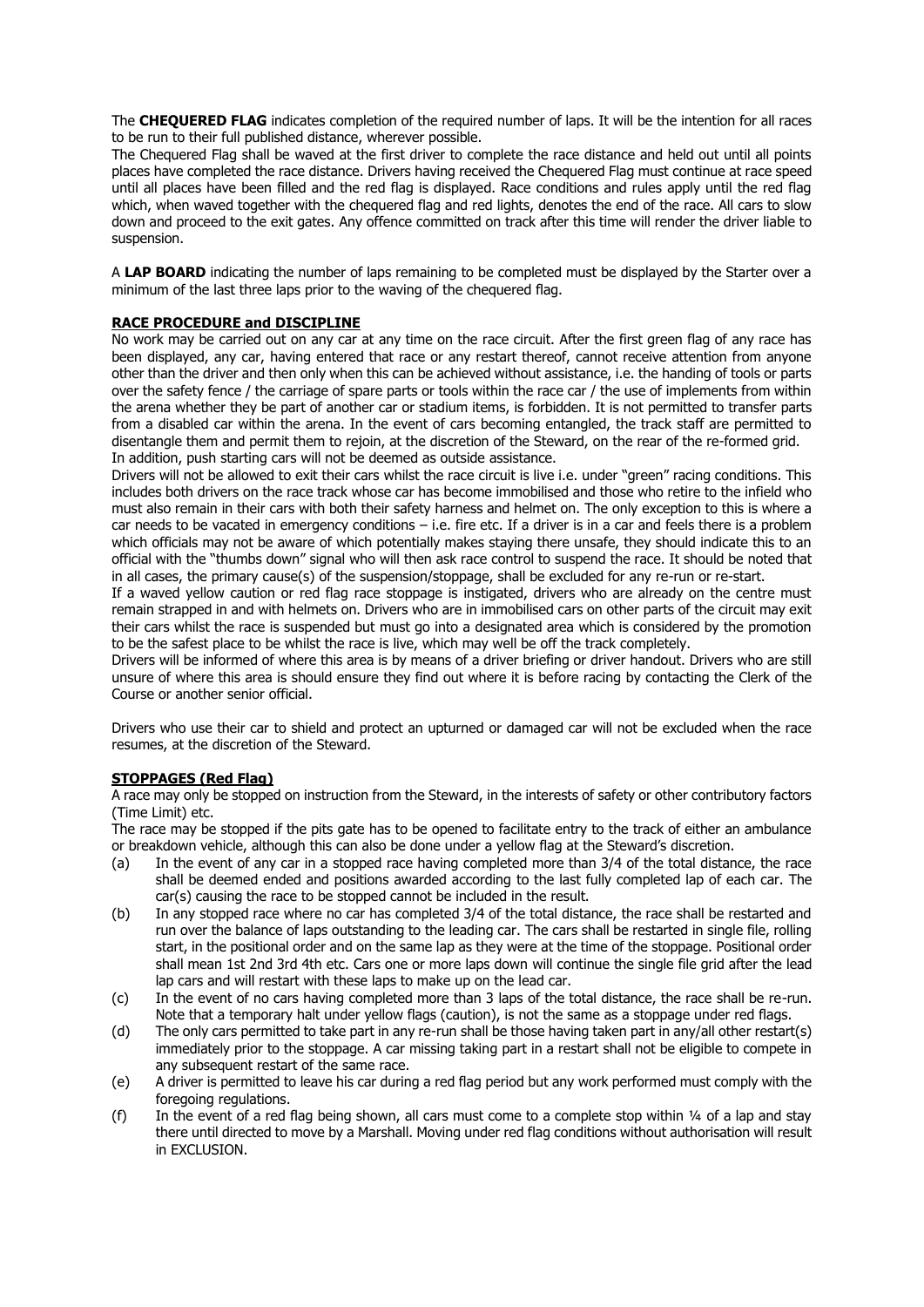# **DISQUALIFICATION and PENALTIES**

A penalty (or disqualification) will be imposed for:

- (a) Unnecessarily cutting across the infield.
- (b) Gaining advantage by leaving the track to pass an opponent. This will include the illegal use of kerbs.
- (c) Breaking the rolling lap to gain advantage either by gaining places or by deliberately holding up the start.
- (d) Leading a Race Suspension at too fast a speed.

If a driver is penalised for more than one incident during a race or a meeting, the Steward may, at their entire discretion, disqualify the driver from the rest of the meeting and/or report the driver to the Board of Control. Any driver asked to load up and miss any subsequent race(s) will forfeit all points scored that meeting. The offending driver may be fined or suspended from driving at future meetings; the amount and period to be decided by the appropriate Board of Control.

A car being overtaken on the inside may not turn into the overtaking car. Also Side Swiping is not permitted i.e. a driver being overtaken on the straight may not turn into the overtaking car.

A driver losing a wheel or suffering a flat tyre may be flagged off at the discretion of the Clerk of the Course, having due regard to preservation of the track surface, and the number of laps still to run.

#### **END OF RACE**

A race shall be deemed ended when the cars for paid and/or points places in the race have completed the race distance.

#### **TROPHIES**

Substantial trophies will be presented to each Qualifying Event winner and the first three in the Feature Race, (along with the winner of the fourth race if more than 36 cars are participating). Drivers are expected to drive immediately to the presentation area after completion of the race.

# **PART FOUR – RULES OF RACING**

# **OFFICIALS**

# **DUTIES OF STEWARDS**

- (A) The Steward shall be in attendance throughout the race meeting ('Meeting') and for such period of time as may be necessary for the duties arising there from to be completed.
- (B) Any decision which a Steward may make that affects or varies the carrying out of the published programme (e.g. exclusion of the Driver, race to be re-run) shall be at once communicated to the Clerk of the Course for such action as may be necessary. If there is any delay in giving effect to a decision made by the Steward, the Steward shall put a stop to all proceedings until the necessary action has been taken and shall cause an explanation of such delay to be publicly announced.
- (C) The Steward of the Meeting shall have supreme control of the carrying out of a Meeting and shall have the duty of enforcing these Regulations in conjunction with the Race Director. The Steward shall remain at the place designated for the Steward ('Race Control') throughout the Meeting. The Steward shall not permit any unofficial person to be present at Race Control during the course of the Meeting and shall moreover, not allow any person to approach him during the Meeting without his express permission.
- (D) The Steward shall have regard to public safety in general and, in particular, shall prohibit from competing, a Driver whom, in the opinion of the Steward, might be a source of danger.
- (E) Any protest, (other than in relation to the imposition of a penalty) received by the Steward in the Meeting shall be immediately dealt with. The protest shall be accepted, rejected or returned as the Steward may determine. The Driver, the subject of any adjudication by the Steward or Race Director shall have the right of appeal against such adjudication in accordance with Part 5 - Appeals. If in difficult cases the Steward finds it impossible to adjudicate on a protest, the protest shall be returned to the protester who shall be informed that the protest may be taken to the Appellate Committee in which case the appeal fee of £150 becomes payable.
- (F) Any protest from a Driver and received by the Steward of the Meeting in relation to a penalty imposed on the Driver by the Steward, shall be immediately dealt with by the Steward, who shall, where time permits, refer the matter to the Race Director and the Promoter at which meeting the Steward will be entitled to attend, (but not to act with the Race Director and Promoter in reaching a decision), as shall the driver. The said meeting shall be entitled to accept, reject or return the protest as it may determine. The Driver, the subject of a penalty shall have the right of appeal against such penalty in accordance with Part 5 - Appeals.
- (G) The Steward may exclude any Driver from a race or races or for the remainder of the Meeting, or exclude any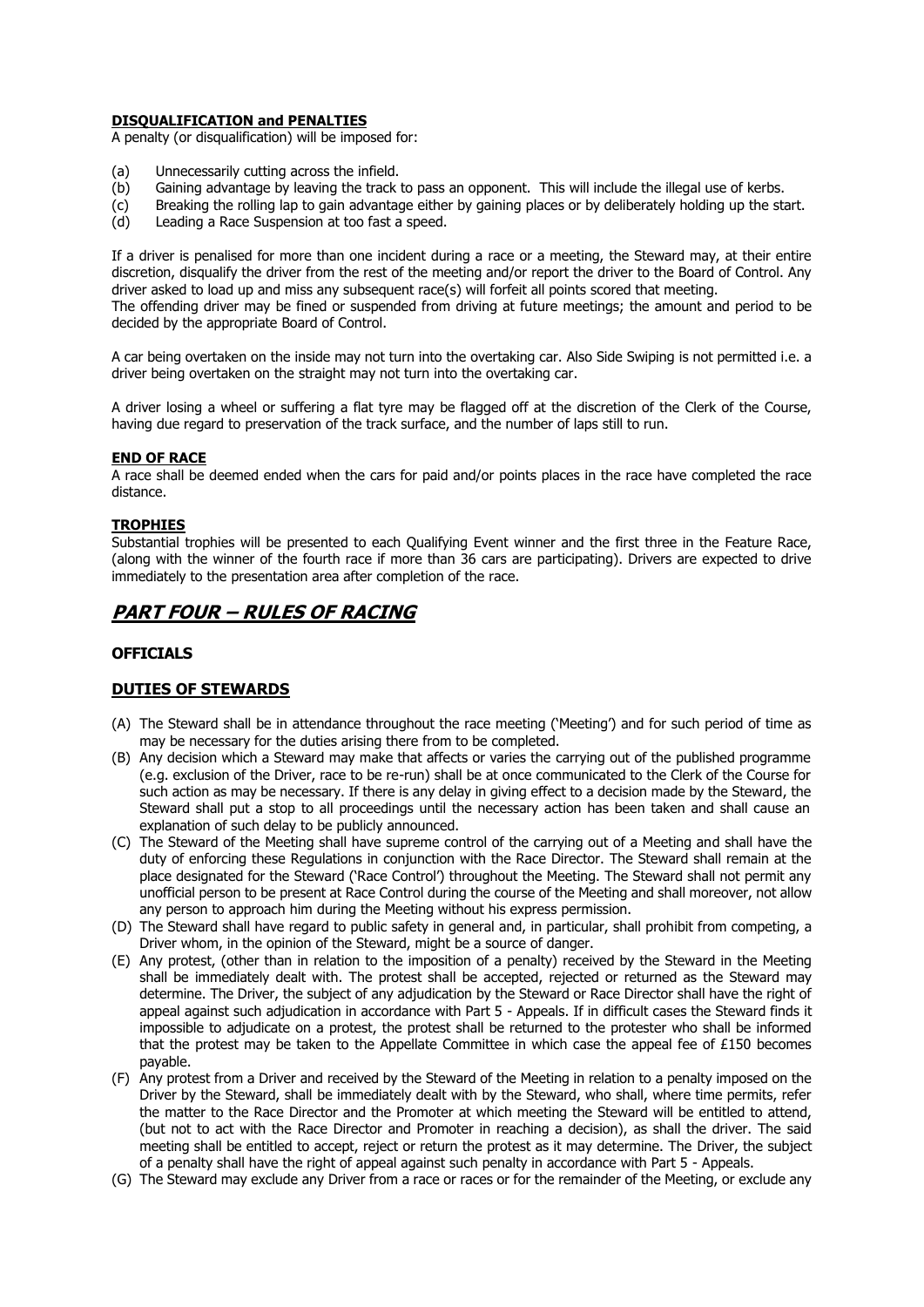Official who may be found ineligible to take part therein or whom, in the opinion of the Steward may be considered guilty of breaching these regulations. Further, the Steward may order the removal from the track and its precincts, any Driver, Official or other person who refuses to obey an order of the Steward or any other Senior Official. Any Driver penalised during a Meeting must be advised of such.

- (H) The Steward shall pay due regard to the fact that where a Driver(s) has been penalised, and in their opinion the penalty is not merited, they are entitled to a reasonable and courteous explanation.
- (I) Power is reserved to the Steward, the Race Director and the Promoter in the interpretation of these Regulations.

### **DUTIES OF THE CLERK OF THE COURSE**

The Clerk of the Course shall be responsible to the Steward for the conduct of the Meeting and its administration in accordance with these Regulations and the official programme. The principle duties of the Clerk of the Course, who must be present and available throughout the whole of the Meeting, are:

- (A) To ensure that all Officials, especially the First Aid personnel are at their posts, and to ensure that the prescribed serviceable Fire and Cutting Equipment are on hand.
- (B) To ensure that all Officials, especially the Race Marshals are provided with the necessary information and knowledge to enable them to carry out all their duties expeditiously and properly.
- (C) To prevent any excluded, suspended, disqualified or otherwise unlicensed person from taking part therein.
- (D) Immediately to confirm receipt of and carry out any instructions received from the Steward either in writing or by word of mouth and either by telephone or radio, and to ensure that all concerned, whether Officials, Drivers or spectators are informed without delay of any decisions of the Steward.
- (E) To ensure punctuality in the commencement of the Meeting, which shall start at the published time.
- (F) During racing, upon a signal from a Race Marshal, the Clerk of the Course shall ascertain whether the incident warrants the introduction of Race Suspension. If the Clerk of the Course deems that Race Suspension is necessary, this decision shall be immediately conveyed to the Steward and the Start Marshall by raising and 'open' yellow flag overhead.
- (G) The Clerk of the Course shall ensure that each Driver's Safety Harness and Safety Helmet chin straps are securely fastened as the Driver's car enters the arena. The Clerk of the Course may appoint a suitable deputy, such as Assistant Clerk of the Course or a Scrutineer.
- (H) The Clerk of the Course shall ensure that a fire extinguisher is automatically transported to all on track incidents causing a temporary or permanent stoppage.

# **RACE DIRECTOR**

Rebels Racing will nominate the Race Director.

The Race Director shall have overall control of the Rebel Racing element at any Meeting, and will work in concert with the other officials as prescribed.

The duties of the Race Director include the arrangement of the order and sequence of events at a Meeting and to ensure that the proper personnel are in place.

The Race Director, in conjunction with the Steward, shall have **absolute** authority over the Rebel Racing content at a Meeting and will ensure adherence at all times to the Regulations.

The Race Director shall be in attendance at all times during the Meeting, and can nominate a Stand In.

The Race Director shall attend any meeting referred to in Paragraph (F) in the Duties of the Steward of this, Part Four of the Regulations.

On arriving at the Stadium, the Race Director will direct you to your parking place in the pit area, you **must park** where the Race Director asks you to.

If anyone is found to be hiding people in their transporter for a free entry(s) to the Stadium, the Racing Driver will receive an instant ban from Rebels Racing.

#### **DUTIES OF A PROMOTER**

A Promoter, whether an individual or a corporate body, or a partner, director or principal of a promoting body, shall be responsible for the organisation of any Meeting and shall, in concert with the Race Director and the Steward, ensure adherence to these Regulations.

# **RULES OF RACING**

REBELS RACING is intended to portray a professional standard of racing and presentation at all times. All drivers, owners and team members are expected to abide by general racing and behaviour rules applicable to the stadium where they are competing as well as REBELS RACING regulations.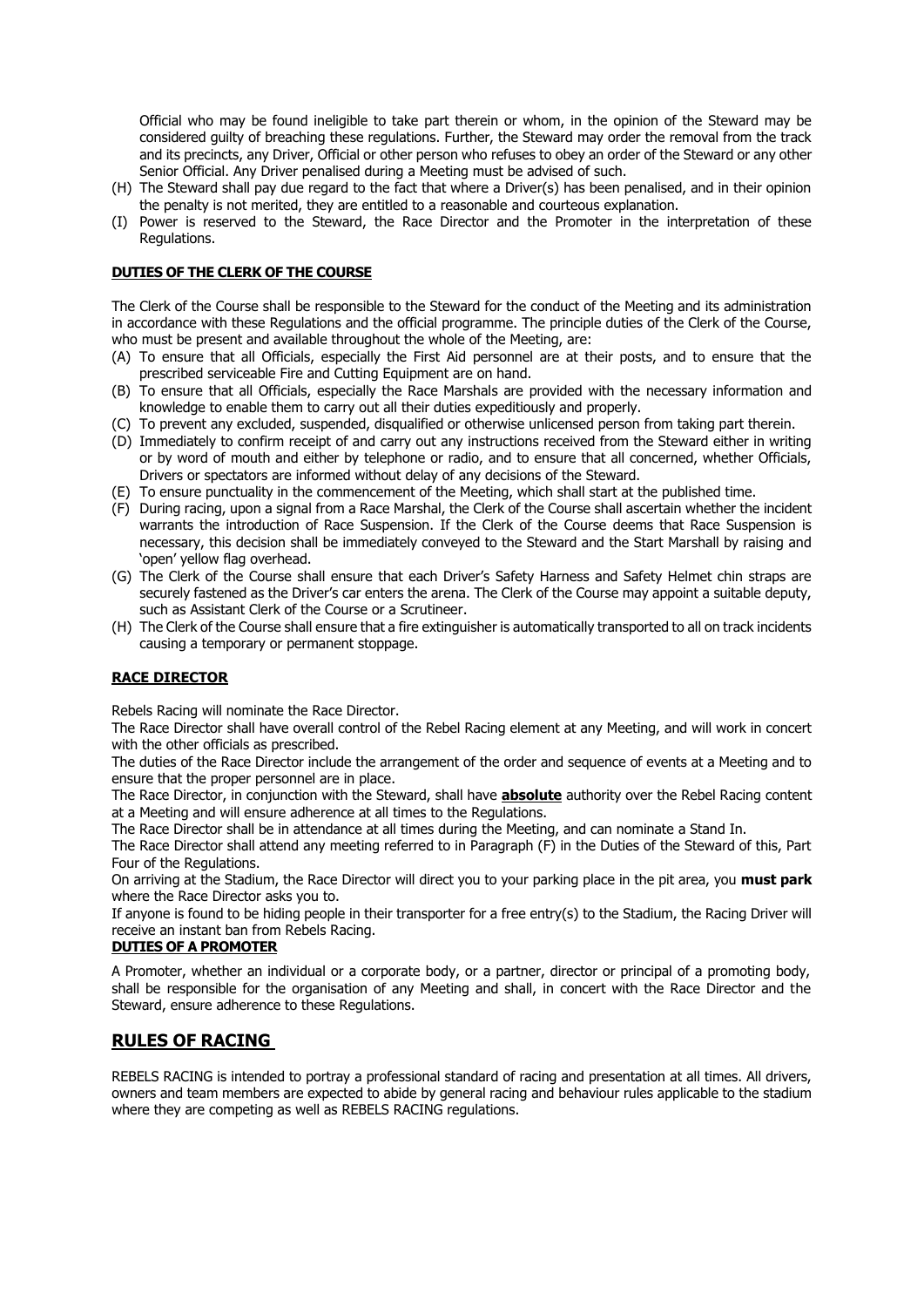# **INTERPRETATION OF RULES**

Decisions of Officials on interpretation of the rules pertaining to race procedures or lap scoring positions, shall be considered Final. At all times, while on the track, a driver shall be deemed to be under Racing Rules.

Not withstanding that Rebels Racing is a contact sport where the use of the front bumper to spin or push an opponent out of the way is actively allowed, driving recklessly or in a manner deemed to be a danger to others will not be permitted. Unsportsmanlike conduct is **not** permitted, neither is causing unnecessary damage, and in particular, but without limitation it is not permitted;

- To make deliberate contact with another car whilst not travelling in a racing direction
- To make deliberate contact in such a way that the contacting car follows the contacted car into the safety barrier. (see Fencing)
- To make deliberate sideways contact with an overtaking car
- To make deliberate contact after the RED flag

# **FENCING**

A car shall be deemed to be deliberately 'fenced' when the other car (or cars) has turned into the fenced car from the inside providing other reasonable action was possible.

Any car going into the fence as a result of a spin shall not be deemed to have been deliberately "fenced".

Any car pushed from the rear in the general direction of racing shall not be deemed deliberately "fenced".

Any car still in definite contact with the car hitting the fence shall be deemed to have deliberately "fenced" it and/or followed it in.

A car pushed at (in the opinion of the Steward) unreasonable speed from the rear into a bend shall be deemed to have been deliberately "fenced". The fencing of a car is against the rules of racing. Offenders will be penalised by the Steward of the Meeting who may also refer the incident to the relevant Appellate Committee.

# **CONDUCT**

Any driver guilty of any act prejudicial to the sport, including any inappropriate use of Social Media, shall be reported to the appropriate Board of Control or Formula Organiser for disciplinary action, and may be called upon to appear before the Board or Organiser to answer the charges. Persistent offenders could have their licence revoked.

#### **DISCIPLINARY PENALTIES**

Monetary fines may well have a disproportionate impact on Drivers, therefore, according to the severity of the infringement, penalties imposed may consist of:

- A National Points forfeiture. (Minimum penalty of 50 points.)
- A meeting ban.
- Multiple Meetings ban.
- Exclusion from the Meeting or part thereof, as the case maybe, and forfeiture of any points gained.

The above penalties may be imposed at the time of the adjudication or at any appellate hearing under the provisions of Part Five - Appeals and the penalties may operate forthwith upon imposition or in the future or retrospectively during the current racing season or to a previous racing season.

# **SAFETY**

It is an ORCi offence for a driver to get out of their car whilst within the arena while a race is in progress. If the driver is injured he must give the THUMBS down signal to a Marshall, even if that driver's car is on the centre green. The driver has a responsibility to ensure that current health and safety legislation is adhered to when in the pits area. Special attention should be given to the Risk Assessments produced by the promoting company of each track.

#### **In Car Cameras**

The use of in car cameras is strictly forbidden.

# **PART FIVE – APPEALS**

For the purpose of this section the expression "disciplinary penalty" shall mean "adjudication", "exclusion", "penalty", "forfeiture" and "disciplinary" action as appended elsewhere in these Regulations.

Within twenty-four hours of the end of a Meeting, the Race Director shall confirm in writing to the offending driver upon whom he has imposed a disciplinary penalty, the reasons for such imposition.

The Offending driver shall have a right of Appeal against such disciplinary penalty. Such appeal is to be made within forty eight hours of written confirmation of the disciplinary penalty, by notice in writing to the Race Director and accompanied by such evidence that he/she might wish to bring to the attention of the Appellate Committee.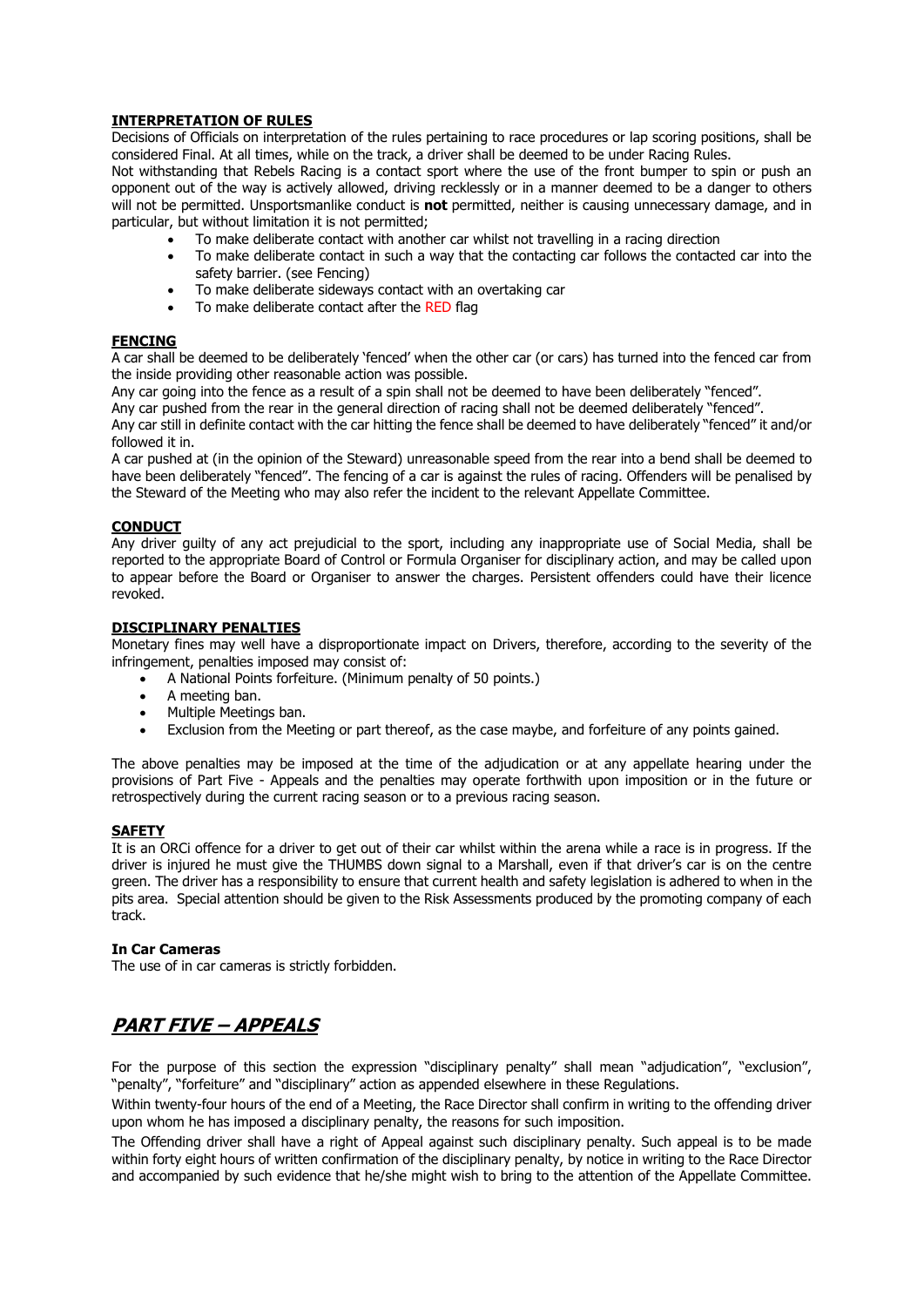This must be accompanied with the fee of £150.

Upon receipt of an appeal notice and fee, the Race Director shall convene the Appellate Committee to deal with the appeal

# **APPELLATE COMMITTEE**

The Appellate committee shall comprise of;

- A prominent member of the ORCi
- A recognised Steward (not the one at the Meeting at which the alleged incident took place)
- A Stock Car Driver (currently racing or retired)

The Appellate Committee shall endeavour to deal with the appeal within three days of receipt by the Race Director of notice of appeal, and in any event, as soon as practically possible. In the event that the appeal succeeds the fee shall be refunded.

Where two race meetings follow each other within five days, drivers will be allowed to race under appeal, but any points scored at such meeting shall be subject to confirmation.

# **EVIDENCE AT THE APPEAL**

The appeal hearing shall take the form of a re-hearing of the allegation against the Driver convicted by the Race Director or the Steward as the case maybe.

Any relevant evidence maybe submitted to the Appellate Committee by the offending driver, the Race Director and any other person, including Video, and written statements.

The Offending driver shall be entitled to put his / her case to the Appellate Committee either in person or by representative.

The Race Director shall be entitled to attend and put his / her case to the Appellate Committee either in person or by representative.

The decision of the Appellate Committee (which may be a majority decision) shall be communicated to the offending Driver in writing within twenty-four hours of the appeal hearing. Such decision shall be final and binding on all parties.

# **PROTEST FORMS**

If you wish to make a complaint about a car / driver, there will be protest forms available from Rebels Racing which must be completed and arrive at Rebels Racing H.Q within five days of the meeting. If the protest regards the engine, a bond of £250 will be applicable to cover the costs of collection and dyno testing the engine (or stripping and rebuilding). If the protest is upheld, the money is refunded, and the owner of the engine will have to pay the bond and will be subject to Disciplinary action.

# **PART SIX– GENERAL**

#### **POINTS SCORING**

All races at all meetings on the 2022 fixture list will count towards the National Points Championship. In Qualifying Event (heat) races the winner shall be credited with 35 points. Second place driver will receive 30 points, the third place driver will received 25 points and then each of the following places will score one point less down to the last finisher or one point scorer, whichever is the higher. Both Heats and Feature will normally be of 15 laps duration. In the Feature Race, the same system will apply except that the winner will receive 40 points, second place 30 points, third place 25 points and each of the following places will score one point less and so on. This will apply for every meeting during 2022 unless otherwise stated for Championships. Race distances shall be determined by The Steward and announced prior to the first event.

At each race meeting the highest point scoring drivers within each grade will receive a grade award of 50% discount off their entry fee at the next race meeting on the fixture list.

The winner of a Feature Final will not be charged his / her entry fee for the following Rebel meeting. However this award is only valid if it is used for the next meeting on the Fixture List.

#### **ROOF GRADING**

There are seven grading categories and drivers must grade their fin plate by painting it in the correct colours, with the numbers clearly painted as large as possible**.**

- Gold Fin with black numbers for the World Champion (will start at the rear of the grid in graded races)
- Silver Fin with black numbers for the National Points Champion (will start alongside the World Champion) The National Points Champion can if desired use the Race Number ONE
- Fin painted with the Rebel Flag and gold number for the World Masters Champion (Will start at the rear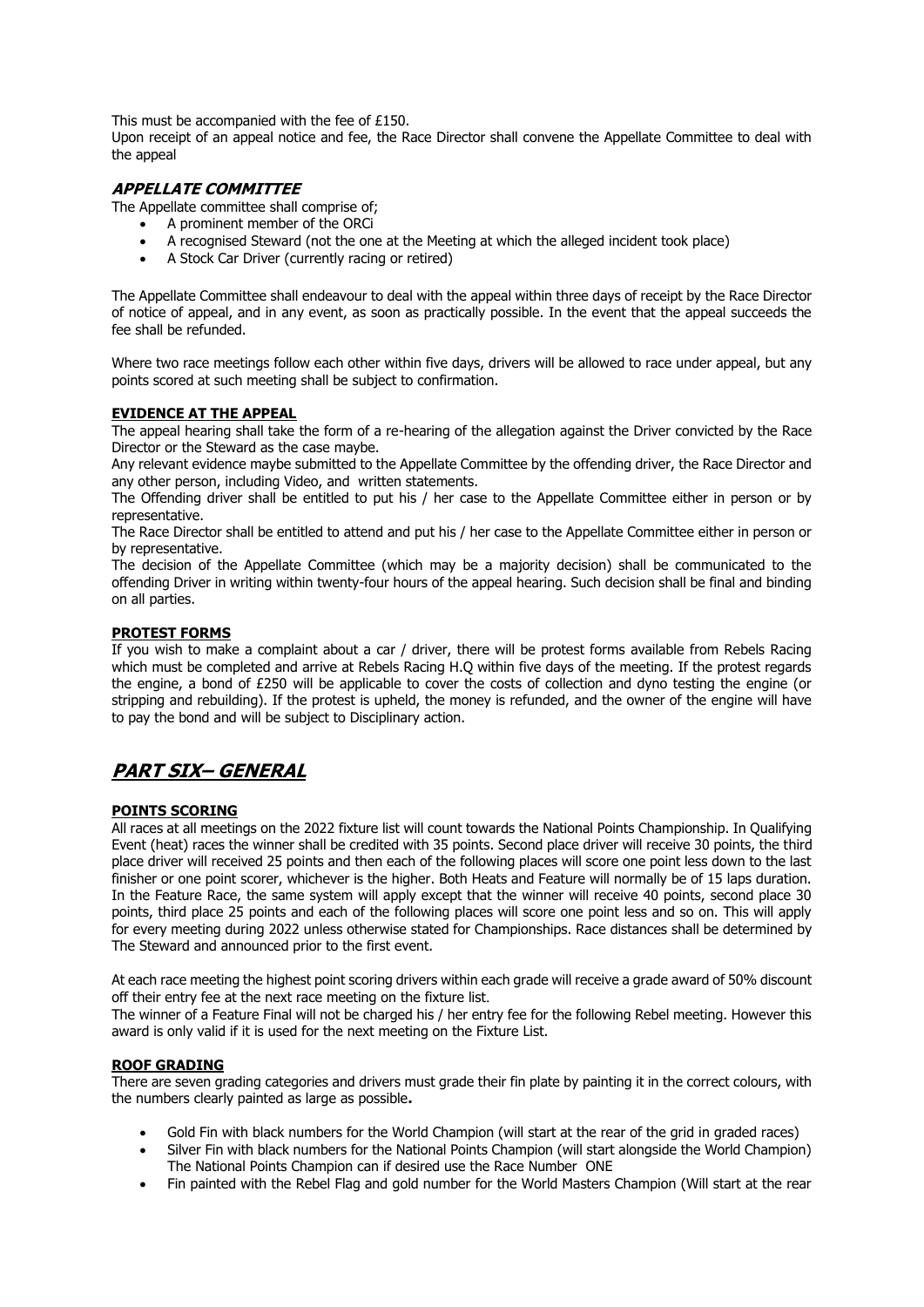of the grid alongside the World and Points Champions)

- Red fin with white numbers for the Elite group along with flashing lights in full working order this group will consist of the top five drivers in the National Points Chart disregarding the World Champion and the National Points Champion.
- Red Fin with white numbers for the following six drivers
- Blue Fin with white numbers for the following six drivers
- Yellow Fin with black numbers for the following six drivers
- White Fin with black numbers for any other drivers.

The points will be compiled after every fourth meeting; drivers who have competed at two or less meetings during a grading period may be graded based on their average point score as follows;

- 0 to 20- White
- 20 to 30 -Yellow
- 30 to 45 -Blue
- Over 45 Red at the Discretion of the licence committee.

Drivers who have not competed during the grading period will remain at the same grade.

Any driver who has the wrong fin, whether it be the wrong colour grade or number will start at the rear of the grid for every race including the final. In certain circumstances the Licence Committee reserve the right to alter the grade of a driver at its sole discretion. An ex World or National Points Champion can drop no lower than red. If you are considered to be working the grading system to your advantage the Licence Committee will upgrade you at any point.

The grid will be formed in the pits prior to the race if time and space allows. You must remain in your grades before the green is waved and not intermingle with the grade below otherwise you will be docked positions or disqualified from the race. The pole sitter per grade must maintain the set car gap on the rolling lap (Part Three – The Race).

If experienced drivers join Rebels Racing, REBELS RACING reserves the right to enter them as an 'extra' superstar / red / blue / yellow grade. If someone enters Rebels Racing from another formula they must enter at their last grade ever achieved in their last formula. The Licence Committee's decision is final.

# **QUALIFYING EVENT (HEAT) DIVIDING**

In the event that 36 cars or more are booked in for a race meeting, the heats shall may be divided in an A, B, C format – three groups of 12 cars. (Unless otherwise advised) Groups  $A + B$  will race in the first heat, Groups  $B +$ C will race in Heat 2 and Groups  $A + C$  will compete in Race 3. The highest 36 points scorers throughout their races will qualify for the Feature event, at some tracks / events this maybe increased to the top 40 qualifiers at the discretion of the Race Director.

# **CHAMPIONSHIPS**

# **National Points Championship**

The NATIONAL POINTS CHAMPIONSHIP will be won by the driver accumulating the highest number of points. Every race will count, the winner will receive 50% off their entry fees for the following season and the Runner Up will receive a 25% discount from their entry fees. The winner is entitled to use the number ONE for the following season.

# **Midland Championship**

Two Qualifying rounds will take place at two Midlands Tracks. The Final will take place at Buxton on 29th May; the points scored in the heat races on the day will also count towards the Championship grid. The Midland Championship will be the final race of the day, with a rolling start in 2/2 formation. Drivers who have not contested one of the three qualifying rounds but wish to participate in the Championship will start from the rear of the grid regardless of their points score from the heat races on the day.

# **Nationals Championship**

All points scored in Grand National races throughout the year will determine the grid for the final to be held at Northampton on 9<sup>th</sup> July. White graders will have their points score multiplied by 4, yellows x3, blue x2 and reds/superstars will have their actual score. It will be the first race, 2/2 rolling start, closed formation. Drivers who have not qualified will be allowed to start from the rear of the grid.

#### **Southern Shoot out**

The Southern Shoot Out will be the feature final at Northampton on the 13th November. It is based on points scored at Northampton and Aldershot (including the heat races on the day). The grid will be reversed and split into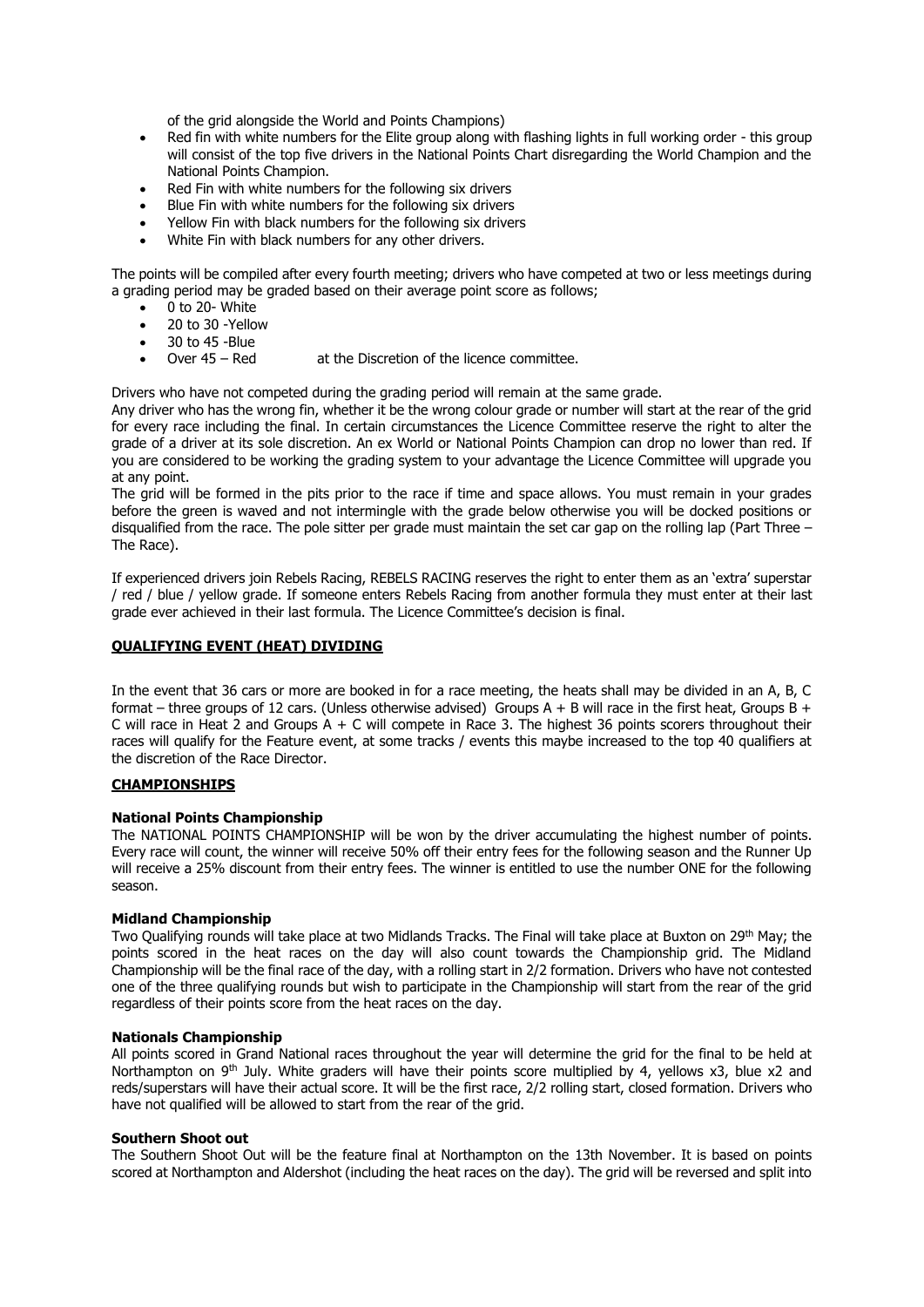two with the lower point scoring group starting ½ lap in front. It is a clutch start 2/2 formation race and normal feature final rules apply. Drivers who have not competed at one prior meeting will start at the rear of the grid regardless of their point score from the heat races on the day.

#### **East Coast Championship**

This is based on the total point scores at Mildenhall, Ipswich and all Skegness meetings. The winner will be the highest point scorer overall. White Grade drivers will have their meeting score x4, yellow x3, blue x2 and red/superstar drivers will have their actual point score. In the event of a draw the winner will be the driver with the highest finishing position in the final race at Ipswich on the 22nd October**.** 

#### **King of The Hills**

Four Rounds shall take place, with the Final at Buxton on 1<sup>st</sup> October. Highest point scorer on pole for feature final. Normal feature rules apply.

#### **Whites and Yellows Championship**

Every point a white or yellow grade driver scores at a qualifying meeting will count towards the final to be held at Ipswich on 22nd October. Any driver who has scored qualifying points and has been upgraded to blue at the time of the final will be able to participate; red and superstar drivers will not be allowed to participate in the Whites and Yellows Final. The race will be graded, 10 laps with a rolling start and is the first race of the day. The Grid will be Whites at start line, Yellows at turn three, Blues exit turn two.

#### **The Shale Shifter Championship**

There will be four rounds held and the highest points scorer shall be on pole for the first race at Mildenhall on 15th October. The race will be in 2/2 formation, 15 laps with a rolling start.

#### **2022 Worldwide Rebellion**

### Hednesford Raceway Sunday 18th September

Eight qualifying rounds will take place throughout 2022. The top 38 Point scoring drivers will qualify for the race, 20 laps, rolling start 2/2 formation. The last WWQ round at Skegness on 25th August will be a WWQ points scoring meeting, BUT based on the East Coast multiplication system. I.e. Whites x 4, yellows x 3 etc.

#### **Skeggy Rebel Treble**

All points scored on 25th, 28th and 29th August will determine the grid for the Rebel Treble, which will be the feature final on the 29<sup>th</sup>. The highest point scorer on pole, clutch start 2/3 formation, normal feature rules apply.

#### **World Masters**

There are two rounds held at Northampton and Buxton with the final lined up based on points scored. Normal feature rules apply. The final will be held at Aldershot on  $17<sup>th</sup>$  April.

#### **British Championship**

To be held at Mildenhall on 23<sup>rd</sup> July. All points scored to determine the Feature grid; single file closed grid clutch start (Pole sitter to toss coin).

#### **European Championship**

Taking place on Sunday 26<sup>th</sup> June at Skegness. The grid will be based on the points scored at the Qualifying Rounds held at Skegness on  $2<sup>nd</sup>$  May and Lochgelly on  $12<sup>th</sup>$  June. The highest point scorer will be on pole, rolling start, 20 laps.

#### **Scottish Championship**

All points scored on Saturday night and Sunday set the grid for the Scottish Championship, which is the last race on Sunday.

#### **The Queen's Platinum Jubilee Charge**

This will be the Grand National Race held at Buxton on 29<sup>th</sup> May. Normal rules apply, 2-2 formation, rolling start.

#### **The Spring Nationals**

All points scored throughout the meeting set the grid for the Spring Nationals. The trophy will be awarded to the Feature Winner at Northampton on 19th March.

#### **The Bradford Super Bowl**

All points scored on Saturday night and Sunday set the grid for the Bradford Superbowl, which is the last race on Sunday.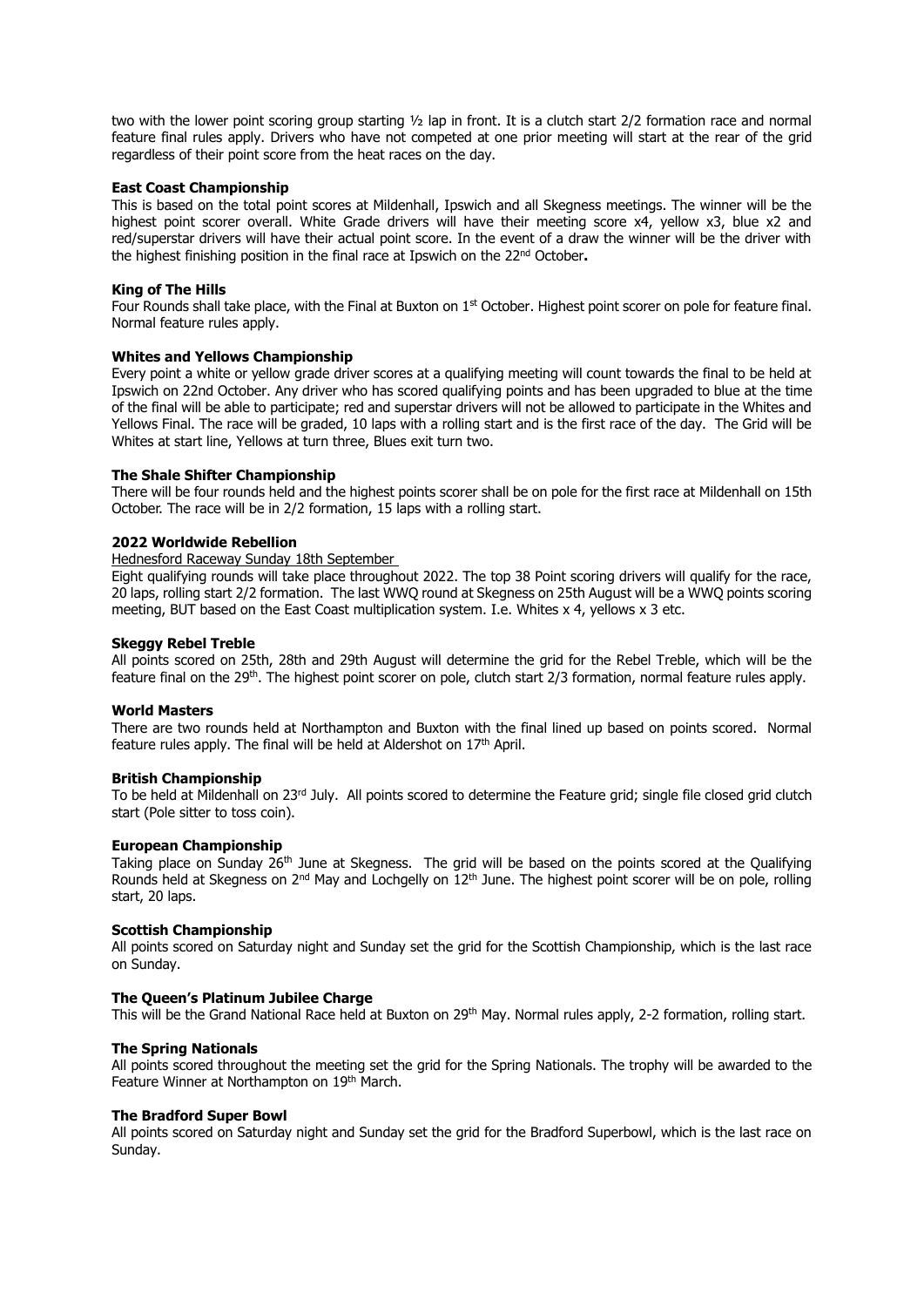#### **The Spring Classic**

This will be the Feature Race at Skegness on 2<sup>nd</sup> May. Usual feature rules to apply; clutch start, 2-3 formation.

#### **PRIZE MONEY**

Prize money is not an integral part of REBELS RACING.

#### **CAR SHARING**

The sharing of a car, even at the same meeting, will be actively encouraged. Both/all of the drivers must have booked in prior to the meeting to ensure both public and the Race Officials are fully aware of who is in the car at any one time. It is acceptable for two (or even three) drivers to use the same car for the Qualifying Events. The highest points scoring driver would be the one to qualify for the Feature Race. If there is a tie on points, the youngest driver would be selected.

#### **CAR SWAPPING**

Swapping between drivers is allowed providing both cars and drivers are in a competitive state and racing for points. You will not be allowed to swap into another car if the other driver or car is not in a competitive state. If you suffer from mechanical problems before the meeting starts i.e. in practice you will be allowed to change into a spare car if no-one else is entered / booked in to race it. Your fin plate and transponder must be fixed to the spare car and all Rebels Officials must be aware of the change over.

#### **AGE LIMITS**

No person under the age of 16 yrs will be issued with a licence to race a Rebel Race Car. No new licence will be issued to any person over the age of 55, unless special dispensation has been granted by the ORCi in consultation with its insurers and the relevant sub-committee or association.

**Remember.** The reason you bought a Rebel race car was to compete on a level basis, any attempt to cheat, or gain unfair advantage by being outside the rules and the SPIRIT of the rules renders your decision worthless.